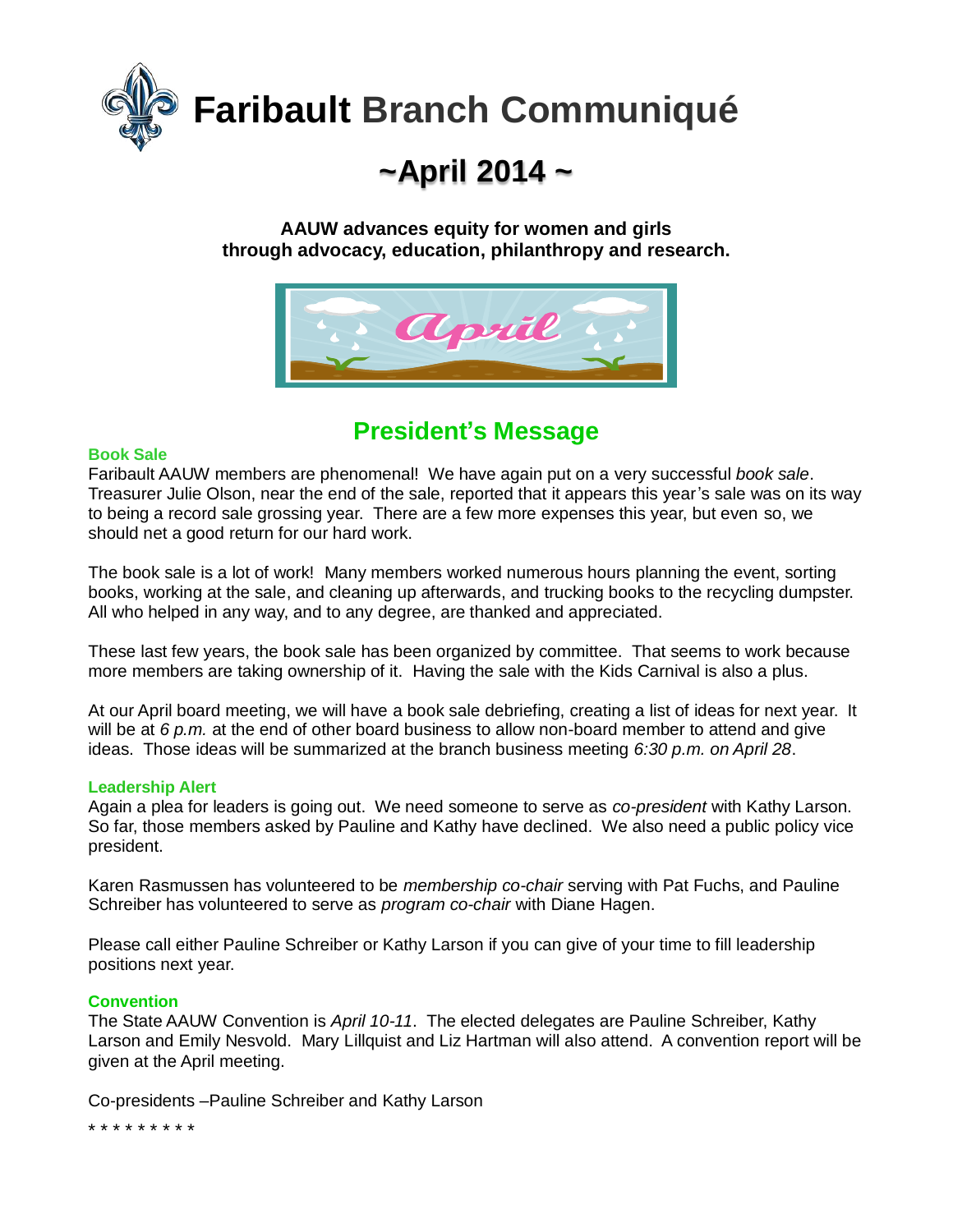## **April Meeting**

## 7:00 p.m. at District One Hospital classroom

Lynn Cook and Joyce Lindguist will come and do an informal discussion with us about how they have gotten to know Somali women in our area. They will welcome our questions.

Also, Dayna Norvold, executive director of Rice county Habitat for Humanity, will speak briefly about a volunteer opportunity with her organization that doesn't require the use of hammers and nails.

Mary Sanborn Program, Co-chair

\* \* \* \* \* \* \* \* \* \*

## **SECRETARY'S REPORT**

There was no business meeting in March. Members attended a play at the Minnesota History Theatre.

Gloria Carter, Secretary \* \* \* \* \* \* \* \* \* \*

#### **TREASURER'S REPORT**

As of March 30, these are our totals: checking *\$204.42*, savings *\$ 4,298.83*. Since then, of course, there have been daily deposits from the book sale. Looks like a successful project this year.

Julie Olson, Treasurer \* \* \* \* \* \* \* \* \* \*

## **Scholarship**

The scholarship committee (Ruth Hildebrandt, Pat Umbreit and Betty Harmsen) has selected the recipient of the \$1,000.00 AAUW scholarship from South Central College. The awards ceremony will take place on May 5 and Emily Nesvold will be our presenter. There were six excellent candidates. We will let you know more about our winner in the next newsletter.

Betty Harmsen, Scholarship Chair

\* \* \* \* \* \* \* \* \* \*

#### Faribault Branch Website

Our website has launched! Please visit it at faribault-mn.aauw.net. Or, you can Google it!

Emily Nesvold, Liz Hartman, Faribault Branch Communiqué editors

\* \* \* \* \* \* \* \* \* \*

#### Email Updates

Kathy Kasten [kathleengarykasten@gmail.com](mailto:kathleengarykasten@gmail.com)

Linda VanLear [vanlear0a@aol.com](mailto:vanlear0a@aol.com)

Liz Hartman [ethartmanariz@gmail.com](mailto:ethartmanariz@gmail.com)